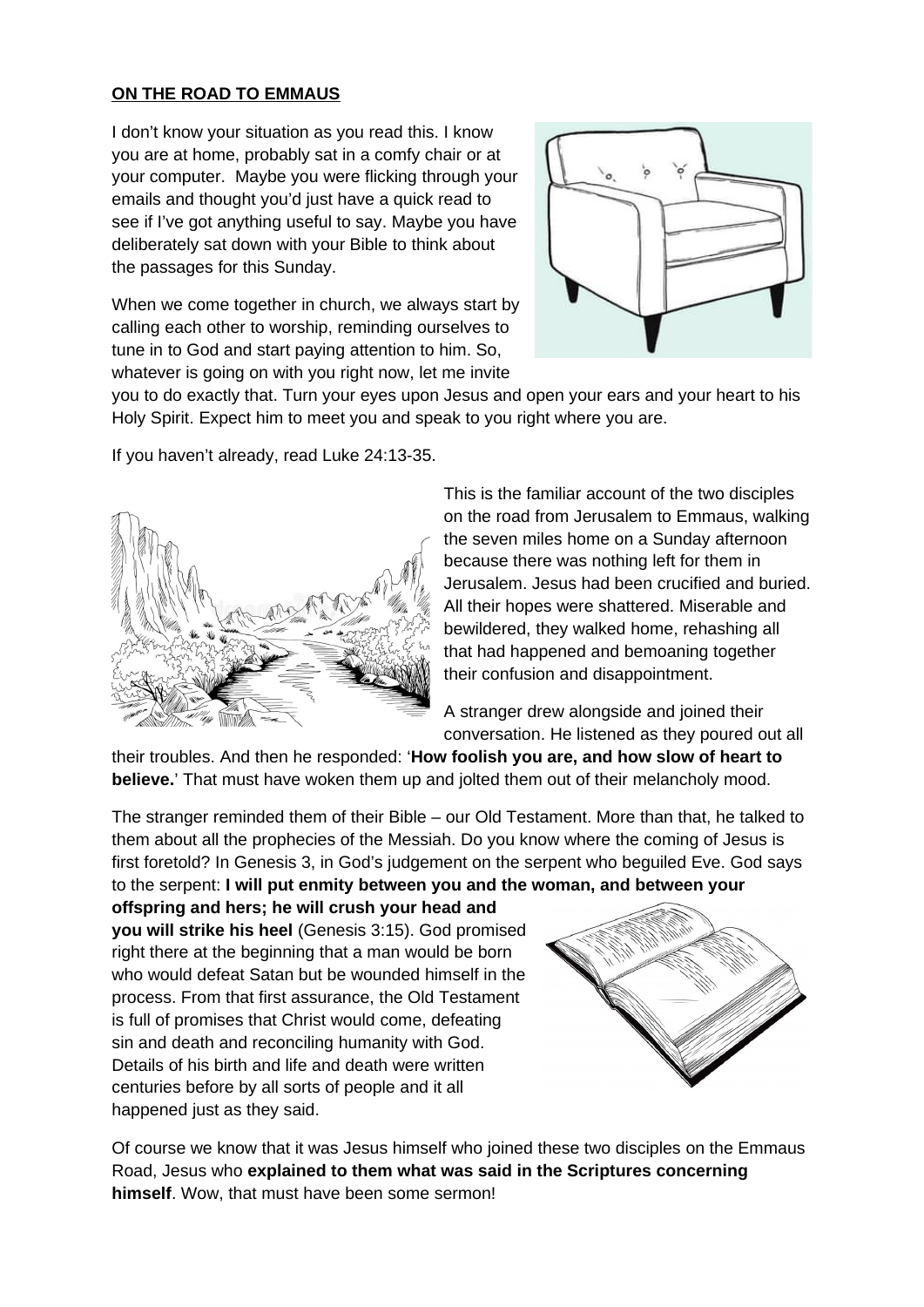The two on the road to Emmaus were suffering from information overload. Frightened and disillusioned and grieving after Jesus' death, they began to hear stories that he was alive. They didn't know what to believe or how to process it all.

I am sure that sounds familiar at the moment. We are bombarded with so much information – statistics and opinions and personal stories. It leaves us bewildered and unsure who to trust. The questions those disciples had are echoing across our world in the face of this devastating pandemic. Where is God in all this? Where is Jesus? What are we supposed to think?

But into the disciples' confusion and disillusionment walked Jesus. They made room for him. They listened to his explanation and reconnected with him. Their hearts burned within them and they saw everything differently. They gained a new perspective – God's perspective.



When God speaks, he is not just offering us another point of view to put into the mix. God's Word is truth and it eclipses all other opinions and explanations. Taken as a whole, the Bible gives us the only correct picture of God and of life on earth. It shows us the right way to understand all that is going on in us and around us.



Let me tell you about a woman named Holly Burkhalter. Holly Burkhalter is one of the foremost human rights advocates of the last few decades and for most of her adult life she was also a devout atheist. When she looked at the suffering in the world, she just couldn't square it with the idea of an all-loving, all-powerful God. She worked with and campaigned for the despised and the abused and she asked the question, 'Where is God in all this?'

Holly attended an international conference about the banning of landmines. One of the speakers was a Ugandan lady named Margaret. Margaret had been on a bus, returning home from work when it was ambushed by Ugandan rebel forces. The fighters pulled women and

girls off the bus and raped them. To escape, Margaret scrambled off the road into the bush. She stepped on an antipersonnel mine and lost her leg.

To Holly, Margaret's horrendous injury was reason enough to curse God and turn her back on him. But Holly was astounded by what Margaret said next. From a podium in front of several hundred activists around the world, Margaret thanked God for her amputation. She said she experienced Jesus' presence much more after her injury, that he had blessed her daily with love and friends and had given her good work to do in helping other land mine survivors.

This was Holly's response, in her own words:

*I was embarrassed. I was a lifelong atheist and so were most of my friends in the crowd. This woman was apparently a religious nut – who knew? But my thoughts shamed me. Margaret had something I didn't. She was powerful and gracious, and she lived a life of*